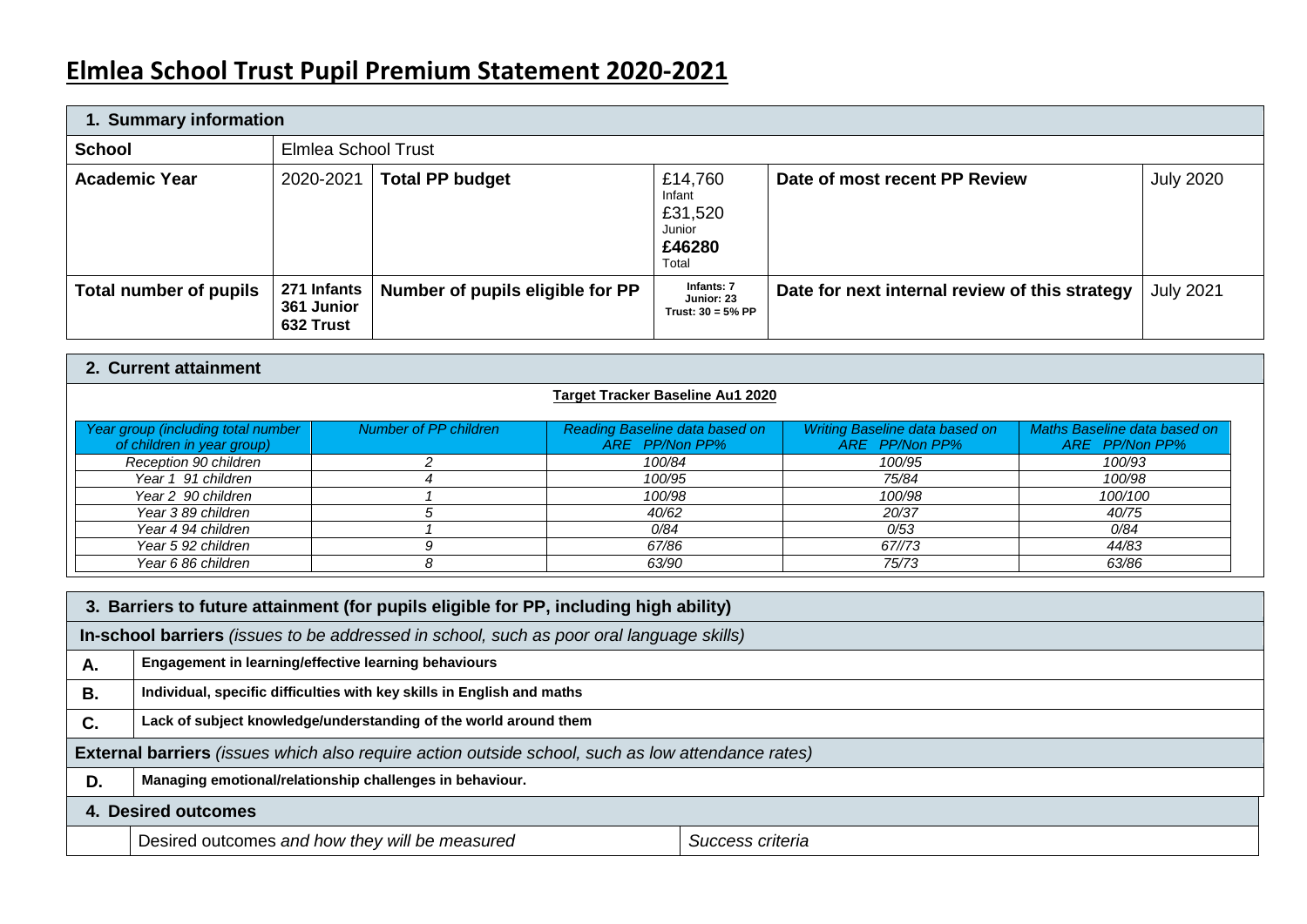| А. | Increased engagement in learning to result in accelerated progress - formative and<br>summative assessment methods and data tracking plus observation in lessons plus<br>meetings with pupils and parents | Pupils achieve learning objective in majority of lessons<br>Pupils can talk about their learning and their success/areas of development with<br>confidence/understanding<br>Appropriate behaviour in lessons - CPOMS show fewer concerns for behaviour in class. |
|----|-----------------------------------------------------------------------------------------------------------------------------------------------------------------------------------------------------------|------------------------------------------------------------------------------------------------------------------------------------------------------------------------------------------------------------------------------------------------------------------|
| В. | Pupils' attainment will increase and progress will be in line with or above peers -<br>formative and summative assessment methods and data tracking                                                       | Pupils' age standardised scores will improve in reading and maths.<br>Pupils' will make age-related expectations in all subject areas<br>Where possible, pupils will make greater depth in some subjects                                                         |
| C. | Pupils have deeper knowledge of subjects and world around them - formative and<br>summative assessment methods and data tracking plus observation in lessons                                              | Pupils attend all trips, enrichment activities and have opportunities for 1:1 support and<br>small group support (including pre-teaching when necessary) to help narrow the<br>knowledge gap.                                                                    |
| D. | Pupils' confidence and self-worth and engagement will improve.                                                                                                                                            | Pupils will have positive attitudes to learning and show a growth mindset.                                                                                                                                                                                       |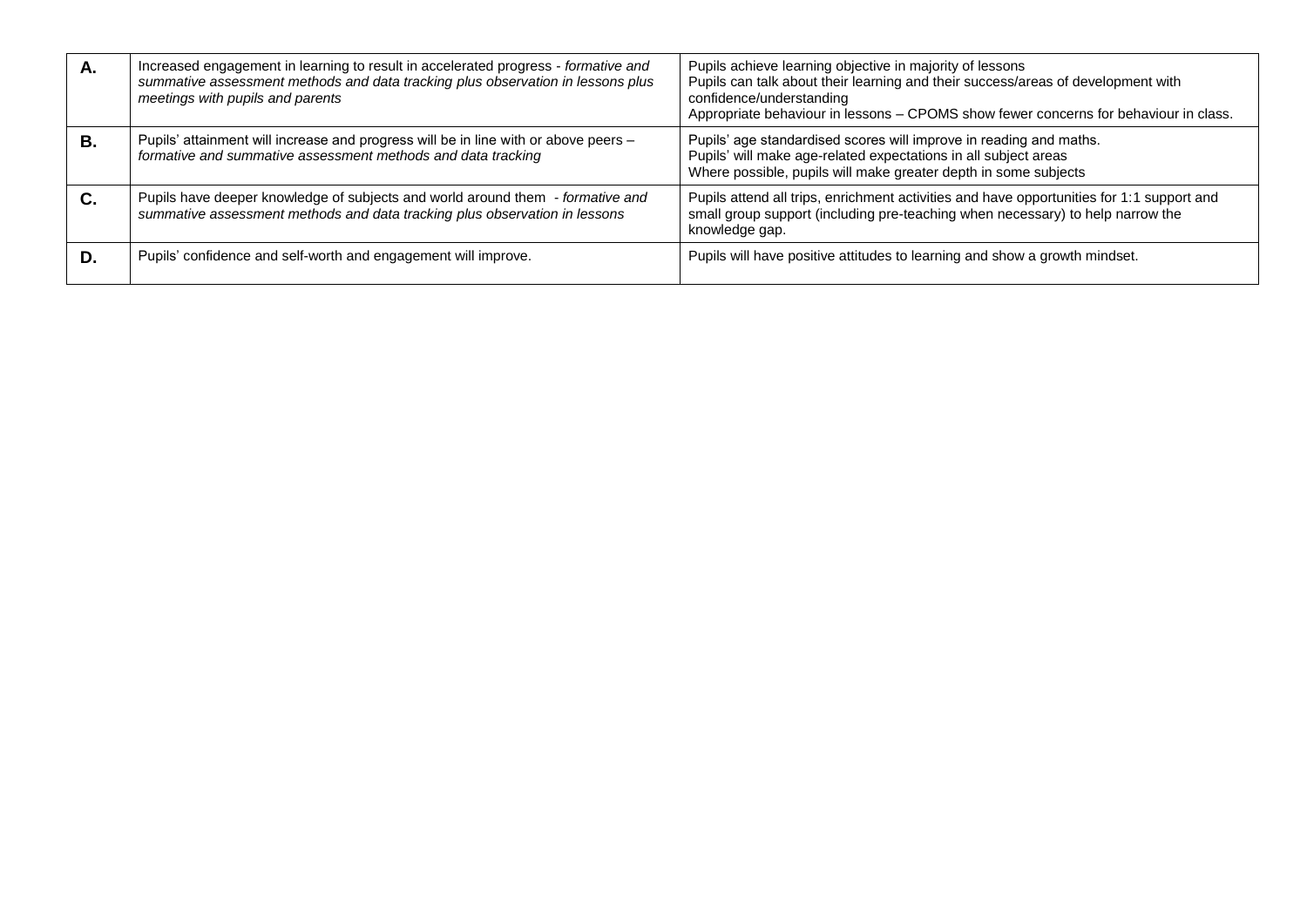| <b>Review</b><br>Academic year<br>2019-20                                                                                                       |                                                                                                                                                                                                                                                                                              |                                                                                                                                                                                                                             |                                                                                                                                                                                                                                                                                                          |
|-------------------------------------------------------------------------------------------------------------------------------------------------|----------------------------------------------------------------------------------------------------------------------------------------------------------------------------------------------------------------------------------------------------------------------------------------------|-----------------------------------------------------------------------------------------------------------------------------------------------------------------------------------------------------------------------------|----------------------------------------------------------------------------------------------------------------------------------------------------------------------------------------------------------------------------------------------------------------------------------------------------------|
| <b>Desired outcome</b>                                                                                                                          | Chosen action /<br>approach                                                                                                                                                                                                                                                                  | What is the evidence and rationale<br>for this choice?                                                                                                                                                                      | <b>Monitoring</b>                                                                                                                                                                                                                                                                                        |
| <b>Teaching and Learning</b><br><b>Support</b>                                                                                                  |                                                                                                                                                                                                                                                                                              |                                                                                                                                                                                                                             |                                                                                                                                                                                                                                                                                                          |
| <b>Improved learning</b><br>outcomes for all. Pupils'<br>attainment will increase<br>and progress will be in<br>line with or above peer.<br>A B | A range of approaches are<br>used across the Trust<br>including:<br>Maths sets; additional time<br>for SENCO and maths and<br>English coordinators to<br>monitor pupil progress<br>carefully.<br>Appropriate intervention is<br>provided to<br>support/challenge at an<br>appropriate level. | Very significant success of previous<br>intervention e.g. comprehension groupsY6<br>grammar support group, spelling support<br>groups, small group or 1:1 reading support.                                                  | Management of individual pupils' needs and areas for<br>development is essential - subject coordinators and SLT<br>must be afforded time to ensure that all interventions and<br>classroom teaching is effective.                                                                                        |
| Pupils' will receive<br>additional support with<br>learning that may be<br>missing from home in<br>comparison to their<br>peers<br>A B          | Homework club; additional<br>1:1 reading support; support<br>with home learning during<br>Lockdown                                                                                                                                                                                           | Very significant Pupils in receipt of 1:1<br>reading support made improved progress.<br>Pupils are well-supported within school to<br>complete homework tasks when necessary;<br>able to maintain learning during lockdown. | Continue and make further use of 1:1, including use of<br>volunteers. Additional money may also be spent on books<br>of specific interest for any disadvantaged children.                                                                                                                                |
| Pupils have deeper<br>knowledge of subjects<br>and world around them<br>A C                                                                     | Use of support staff for pre-<br>teaching and in-class<br>support; 1:1 reading support                                                                                                                                                                                                       | Formative assessment of pupils' knowledge,<br>e.g. science. Academic research highlighting<br>the impact of the limited experiences on<br>knowledge and understanding of<br>disadvantaged pupils compared to peers.         | Formative assessment methods in lessons<br>Review during pupil progress meetings                                                                                                                                                                                                                         |
| Personal, social and<br>emotional development                                                                                                   |                                                                                                                                                                                                                                                                                              |                                                                                                                                                                                                                             |                                                                                                                                                                                                                                                                                                          |
| Pupils' confidence and<br>self-worth will improve<br>and they will develop<br>new skills.<br>Е                                                  | Staff will undertake <b>INSET</b><br>day in September 2019<br>with external consultant on<br>'Becoming more effective<br>learners' and using<br>dialogue/feedback to<br>develop greater resilience<br>and independence, leading                                                              | Significant Pupils now more willing to<br>attempt new things and staff note their<br>growing confidence and resilient when faced<br>with challenges - academically and non-<br>academically.                                | SLT to monitor through discussion with class teacher<br>and SENDCo at pupil progress meetings.<br>Significant benefit to confidence and self-worth. Must<br>be continued next year.<br>Due to Covid 19 pandemic intended actions were<br>not able to be completed and are to be continued<br>in 2020-21. |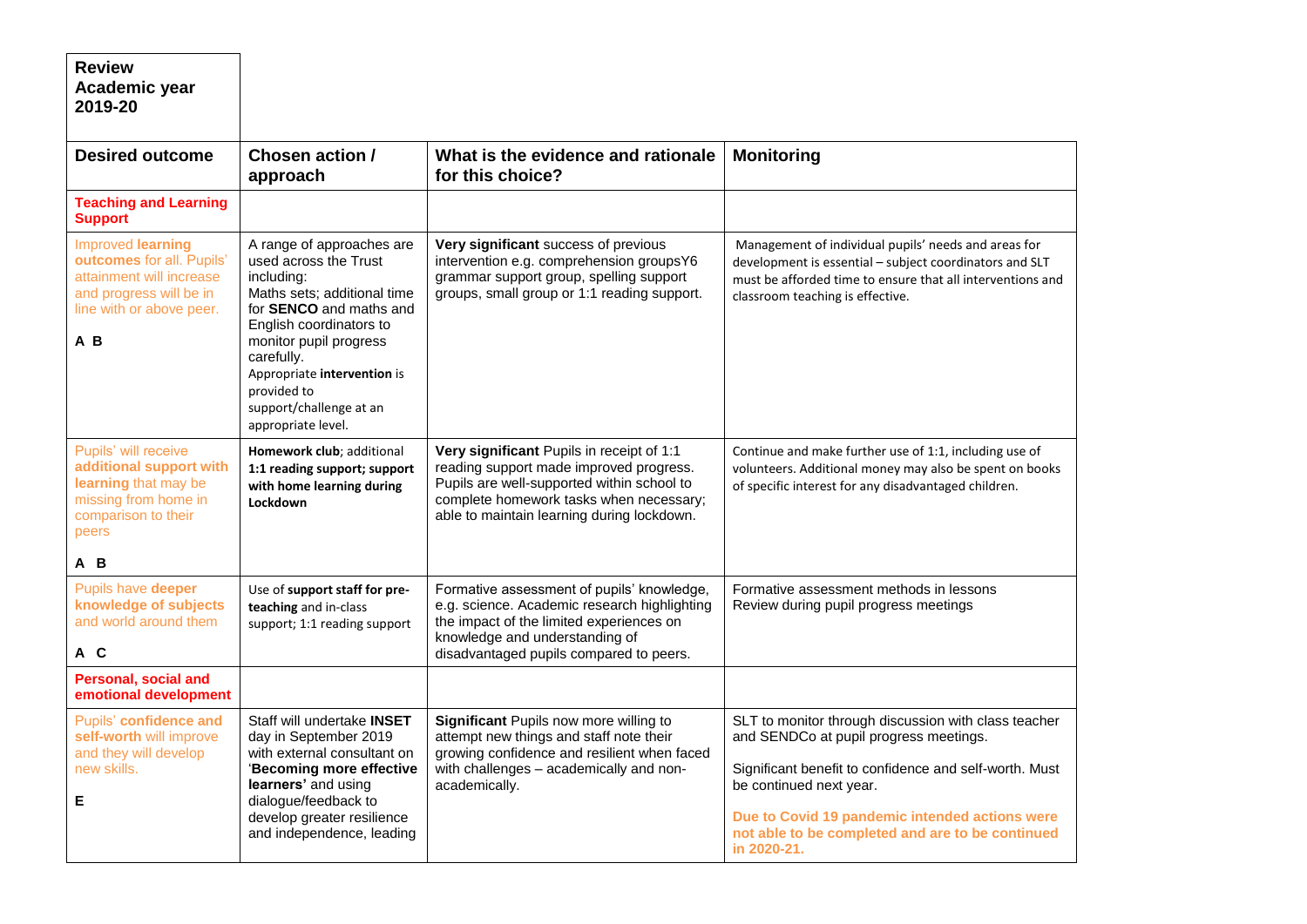|                                                                                                                                                                                                     | to improving learning<br>outcomes.<br><b>Learning Mentors</b><br>allocated to support<br>targeted children who may<br>experience<br>emotional/relationship<br>challenges.<br>Social skills group where<br>children develop<br>confidence and<br>collaborative skills through<br>creative play.<br><b>Learning Together</b><br>support group run weekly<br>to develop understanding<br>of barriers to learning and<br>how to overcome them.                                                                                                                                    |                                                                                                                                                                                                                                                                                                                                                                                                      |                                                                                                                                                                                                                                                                                                                                                                                                                                                                                         |
|-----------------------------------------------------------------------------------------------------------------------------------------------------------------------------------------------------|-------------------------------------------------------------------------------------------------------------------------------------------------------------------------------------------------------------------------------------------------------------------------------------------------------------------------------------------------------------------------------------------------------------------------------------------------------------------------------------------------------------------------------------------------------------------------------|------------------------------------------------------------------------------------------------------------------------------------------------------------------------------------------------------------------------------------------------------------------------------------------------------------------------------------------------------------------------------------------------------|-----------------------------------------------------------------------------------------------------------------------------------------------------------------------------------------------------------------------------------------------------------------------------------------------------------------------------------------------------------------------------------------------------------------------------------------------------------------------------------------|
| Pupils' self-esteem and<br>emotional development<br>will allow them to feel<br>happy and secure in<br>school and will help<br>manage behaviour in<br>class and towards<br>others.<br>E COVID impact | Play therapy; social skills<br>('Learning Together') groups<br>by TAs). Suspended due to<br>school lockdown.<br>Junior staff will undertake<br><b>INSET</b> day in September<br>2019 with external<br>consultant on<br>Understanding<br><b>Behaviour for children</b><br>with poor attachment and<br>using an appropriate<br>dialogue/behaviour<br>management strategies to<br>support children to regulate<br>behaviour.<br>Play therapists and<br>specialist teacher to<br>provide training for staff in<br>supporting pupils with<br>emotional/relationship<br>challenges. | <b>Very significant</b><br>Teachers have an increased awareness on how<br>to help children to manage their emotions and<br>behaviour.<br>Children are more aware of their own emotions<br>and how to manage these more effectively.<br>Behaviour is monitored via CPOMS<br>Pupils very eager to attend play therapy/social<br>skills sessions each week and feel happy and<br>successful afterwards. | Play Therapy liaison very successful and also<br>provides very valuable link with parents.<br>Monitor pupil progress through termly meetings with<br>teacher and SLT.<br>Monitor behaviour via CPOMS.<br>SLT to monitor and review impact of support and all<br>interventions every long term and assess level of<br>impact and effectiveness and value for money.<br>Due to Covid 19 pandemic intended actions were<br>not able to be completed and are to be continued<br>in 2020-21. |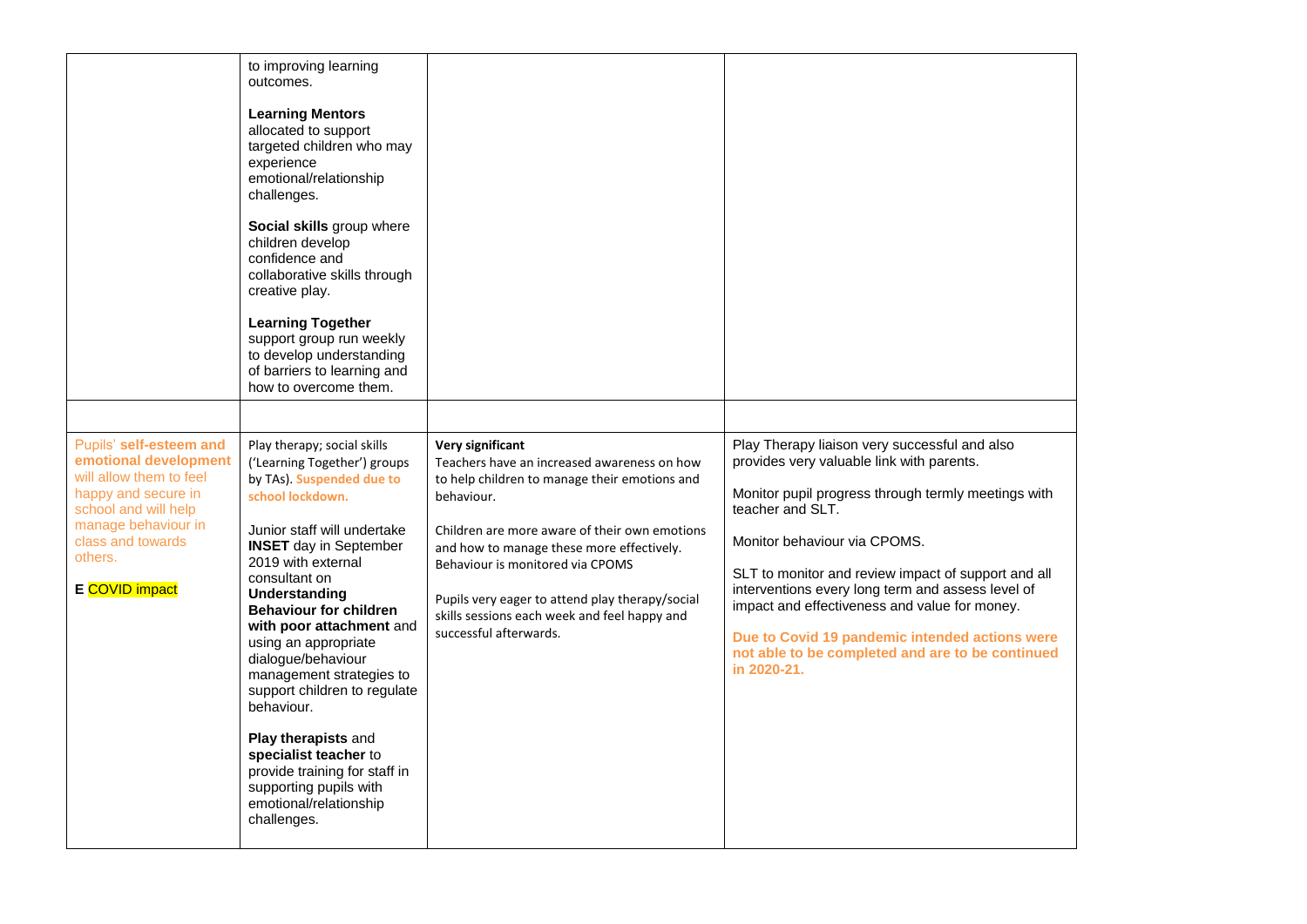| Named lead teacher in<br>conjunction with Sendco to<br>coordinate support for<br>adoptive families. To<br>arrange regular meetings,<br>liaise with key workers,<br>share resources, review<br>current<br>intervention/support.                          |  |
|---------------------------------------------------------------------------------------------------------------------------------------------------------------------------------------------------------------------------------------------------------|--|
| Maintain positive<br>behaviours in the<br>playground through<br>focussed sports coaching<br>and structured play; 1<br>o'clock lunchtime club to<br>help targeted children to<br>manage<br>emotions/behaviour and be<br>ready for afternoon<br>learning. |  |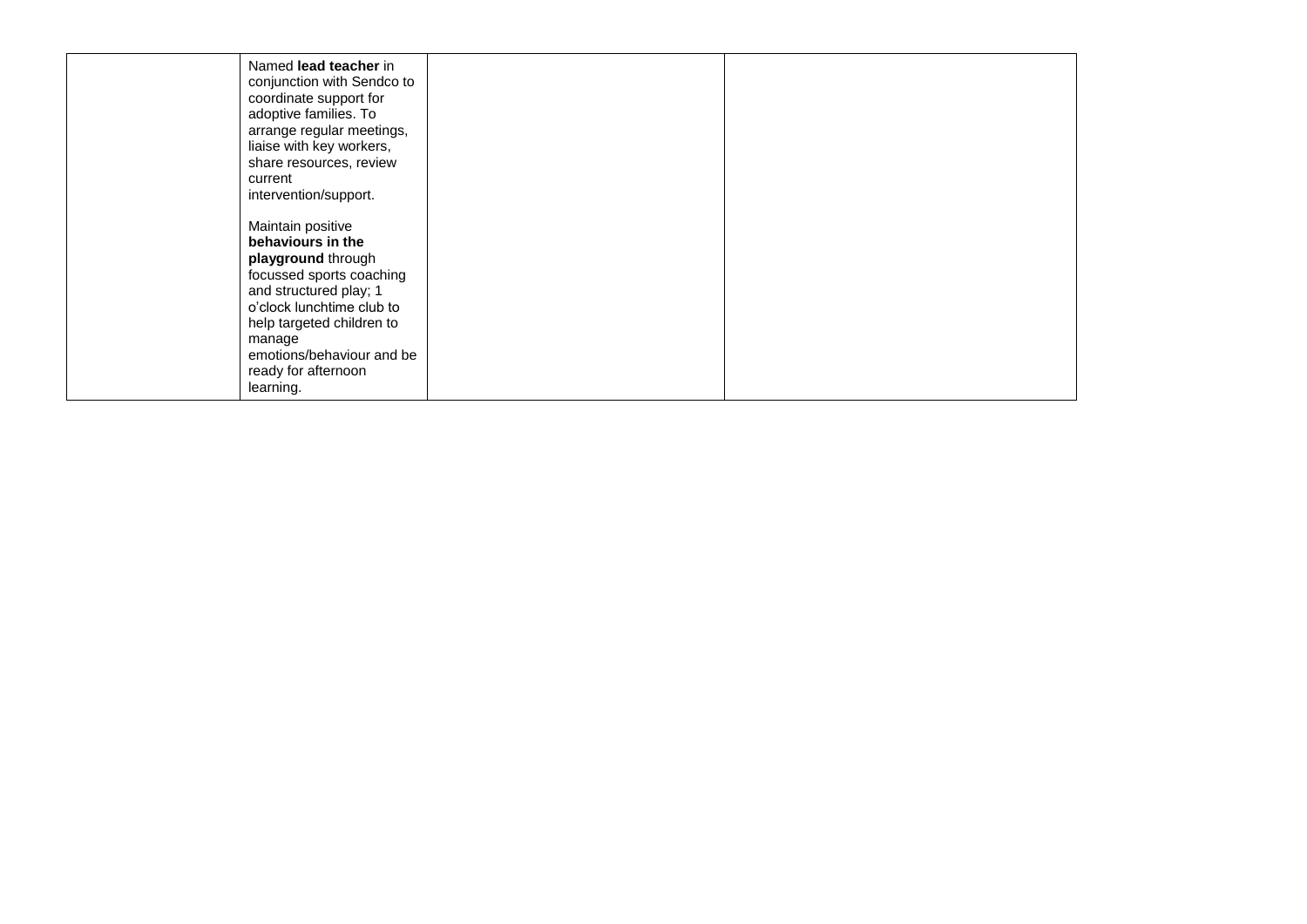| <b>Current Academic Year 2020-21</b>                                                                                                       |                                                                                                                                                                                                                                                                                                                                                                                                                                            |                                                                                                                                                                                                                                                                                                                                |                                                                                                                                                                                                                                              |
|--------------------------------------------------------------------------------------------------------------------------------------------|--------------------------------------------------------------------------------------------------------------------------------------------------------------------------------------------------------------------------------------------------------------------------------------------------------------------------------------------------------------------------------------------------------------------------------------------|--------------------------------------------------------------------------------------------------------------------------------------------------------------------------------------------------------------------------------------------------------------------------------------------------------------------------------|----------------------------------------------------------------------------------------------------------------------------------------------------------------------------------------------------------------------------------------------|
| <b>Desired outcome</b>                                                                                                                     | <b>Chosen</b><br>action/approach                                                                                                                                                                                                                                                                                                                                                                                                           | <b>Estimated impact:</b> Did you meet the<br>success criteria? Include impact on pupils not<br>eligible for PP, if appropriate.                                                                                                                                                                                                | <b>Lessons learned</b><br>(and whether you will continue with this approach)                                                                                                                                                                 |
| <b>Improved learning</b><br>outcomes.<br>Pupils' attainment will<br>increase and progress will<br>be in line with or above<br>peers<br>A B | Smaller groups for off-<br>track, SEN children<br>either in school or<br>through remote<br>learning.<br>Vulnerable children to<br>attend school during<br>any future lockdowns.<br><b>Regular meetings to</b><br>discuss progress and<br>attainment with class<br>teacher and SLT.<br>Curriculum leads and class<br>teachers monitor progress<br>and identify children for<br>intervention.<br>SENDCo to manage all<br>intervention groups | Pupils' age standardised scores will improve in reading<br>and maths.<br>Pupils' will make age-related expectations in all subject<br>areas, including writing.<br>Specific whole school focus on raising standards in<br>writing across the curriculum.<br>Where possible, pupils will make greater depth in some<br>subjects | Subject leaders to monitor pupil progress three times a year.<br>Deputy Headteachers and SENDCo to monitor interventions and<br>their impact through pupil progress meetings.<br>Pupil premium group to be discussed at weekly SLT meetings. |
| Pupils' confidence and<br>self-worth will improve and<br>they will develop new skills<br>Е                                                 | <b>Embedding becoming</b><br>better learning<br>strategies across the<br>Trust.<br>Investment in<br>enrichment activities:<br>sport, music, drama +<br>funding for school trips<br>(including residential<br>trips)<br><b>Behaviour</b><br>management<br>strategies to help<br>regulate emotions and<br>behaviour for individual<br>children.                                                                                              | Observed successes of this strategy in previous years<br>Highlights from teachers following pupil progress meetings to<br>discuss attitudes and learning:<br>Enthusiasm for learning<br>$\bullet$<br>Improved participation in lessons<br>Improved confidence in managing social situations                                    | SLT to monitor through discussion with class teacher and SENDCo<br>pupil progress meetings.<br>Class teacher to feedback on any differences at pupil progress<br>meetings.<br>Tracking behaviour using CPOMs.                                |
| Pupils have deeper<br>knowledge of subjects<br>and world around them<br>C                                                                  | Use of support staff<br>e.g. reading support,<br>outdoor learning,<br>pre-teaching for key<br>vocabulary                                                                                                                                                                                                                                                                                                                                   | Formative assessment of pupils' knowledge, e.g.<br>science/topic.<br>Academic research highlighting lack of knowledge of<br>disadvantaged pupils compared to peers.                                                                                                                                                            | Formative assessment methods in lessons<br>Review during pupil progress meetings                                                                                                                                                             |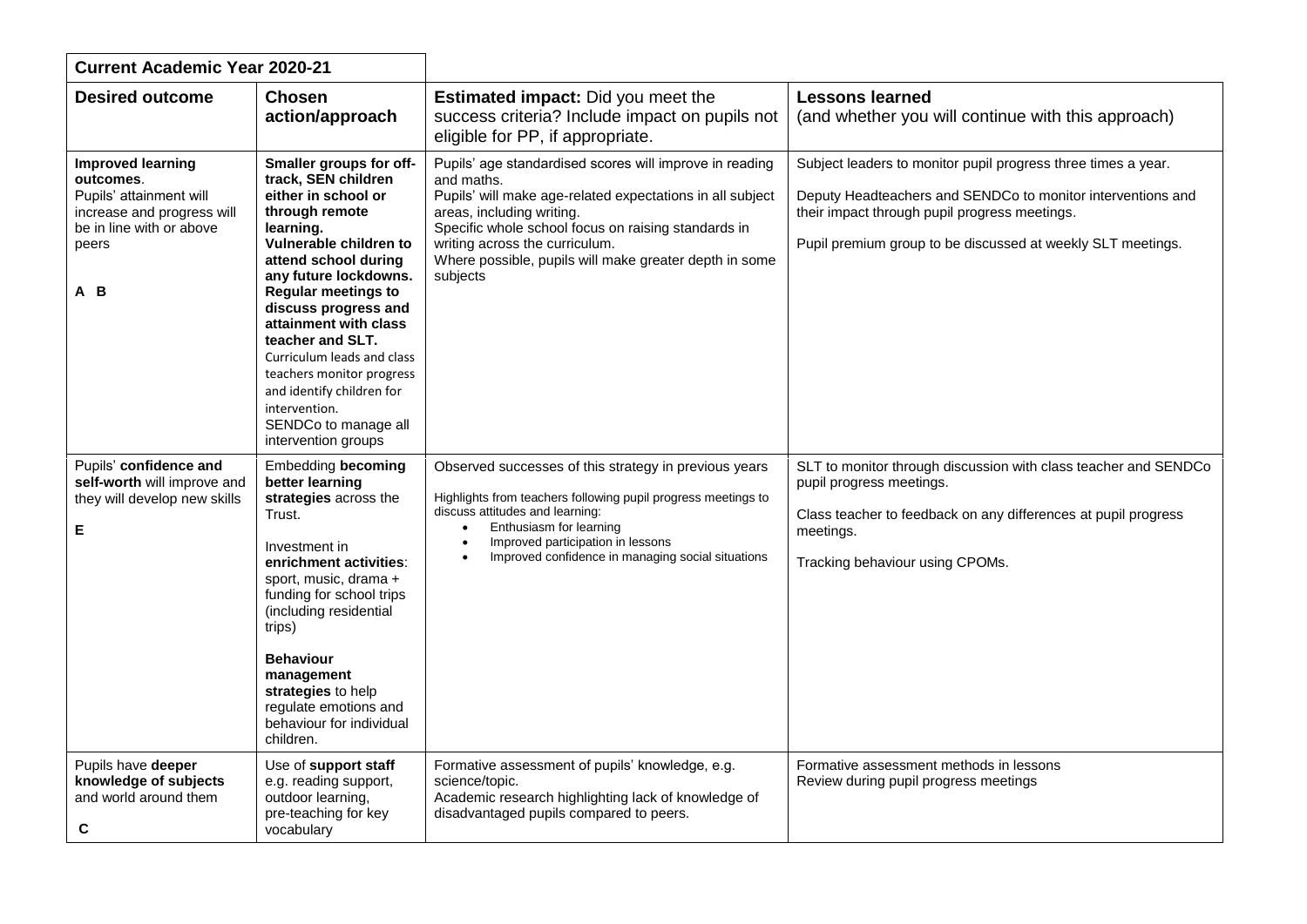| Attendance of pupils will<br>improve and, as a result,<br>more progress will be<br>made.<br>D | Close communication<br>between<br>administration team,<br>and <b>Headteacher</b> and<br>SLT and external<br>agencies e.g EWO.<br>Attendance workshops<br>with EWO when<br>appropriate.<br><b>Headteacher and</b><br>parent discussions<br>regarding attendance if<br>there is cause for<br>concern. | Poor attendance adversely affects pupil outcomes and<br>learning behaviours and can alienate pupils from their<br>peers. | Continue close communication with named administrator and<br>Headteacher. Class teachers to raise concerns about absences<br>and possible patterns of absence and report to Headteacher. |
|-----------------------------------------------------------------------------------------------|-----------------------------------------------------------------------------------------------------------------------------------------------------------------------------------------------------------------------------------------------------------------------------------------------------|--------------------------------------------------------------------------------------------------------------------------|------------------------------------------------------------------------------------------------------------------------------------------------------------------------------------------|
|-----------------------------------------------------------------------------------------------|-----------------------------------------------------------------------------------------------------------------------------------------------------------------------------------------------------------------------------------------------------------------------------------------------------|--------------------------------------------------------------------------------------------------------------------------|------------------------------------------------------------------------------------------------------------------------------------------------------------------------------------------|

### **5. Additional detail**

This report and its outcomes are discussed with governors and trustees at termly Local Governing Board meetings.

Designated Staff Member for pupil premium 2020/21 is Lee Daubney (Infant School) Jo Sloper (Junior school).

Expenditure of Pupil Premium and its impact is frequent item on SLT agenda.

Impact is measured through meetings with class teachers and other key staff, especially at Pupil Progress meetings, where disadvantaged pupils are a key group for data analysis.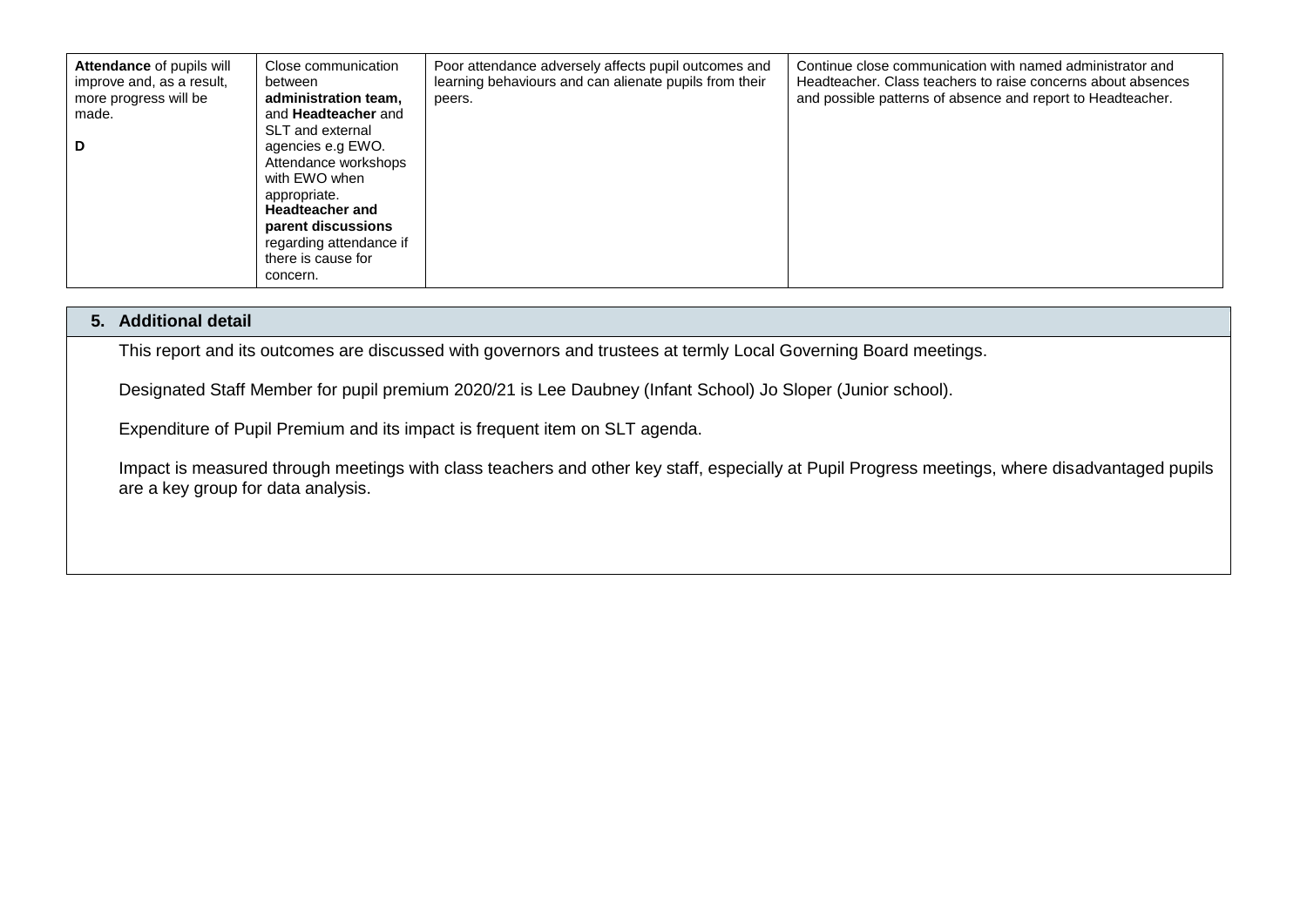#### **FINANCIAL STATEMENT JUNIOR**

| <b>Key actions</b>                                | 2019/20             | <b>Key actions</b>                                              | 2020/2021             |
|---------------------------------------------------|---------------------|-----------------------------------------------------------------|-----------------------|
|                                                   | <b>ACTUAL SPEND</b> |                                                                 | <b>PROPOSED SPEND</b> |
|                                                   | £34 880 Junior      |                                                                 | £31 520               |
| Maths Intervention Group with HLTA - so all lower | 9300                | CPD Becoming Better Learners continued                          | 500                   |
| attaining pupils taught in smaller numbers        |                     |                                                                 |                       |
| Lower school Reading Comprehension Intervention   | 1,000               | Enrichment activities – singing and music lessons, trips, clubs | 500                   |
| Lower School Rapid Reading Intervention Groups    | 1,600               | (when applicable)                                               |                       |
| Lower School Writing Intervention Groups          | 1,000               |                                                                 |                       |
| Nessy Phonics and Spelling Intervention           | 2,500               |                                                                 |                       |
| <b>Nessy Reading Intervention</b>                 | 820                 |                                                                 |                       |
| Upper School Reading Comprehension Intervention   | 750                 |                                                                 |                       |
| <b>Upper School Writing Intervention Groups</b>   | 1,500               |                                                                 |                       |
| Homework Club                                     | 500                 |                                                                 |                       |
| <b>Social Skills</b>                              | 1,000               | <b>Social Skills</b>                                            | 1,000                 |
| Play Therapy                                      | 5,000               | Play Therapy                                                    | 5,000                 |
| Speech and Language Therapy-Mrs T                 | 500                 | Speech and Language Therapy-Mrs T                               | 500                   |
| Occupational therapy - Better Move On             | 200                 | Occupational therapy - Better Move On                           | 200                   |
|                                                   |                     | HLTA/LSA year group support                                     | 23 600                |
| <b>Fitness Club</b>                               | 200                 | Outreach support - attachment                                   | 200                   |
| Assisted Places on Camp/trips/music/singing       | 250                 |                                                                 |                       |
| lessons                                           |                     |                                                                 |                       |
|                                                   |                     |                                                                 |                       |
| HLTA - lunchtime support 1o'clock club            | 7400                |                                                                 |                       |
|                                                   |                     |                                                                 |                       |
|                                                   |                     |                                                                 |                       |
|                                                   |                     |                                                                 |                       |
| CPD - Becoming Better Learners                    | 450                 |                                                                 |                       |
| CPD - Raising Attachment Awareness in school      | 900                 |                                                                 |                       |
|                                                   | £34 870             |                                                                 | £31 520               |